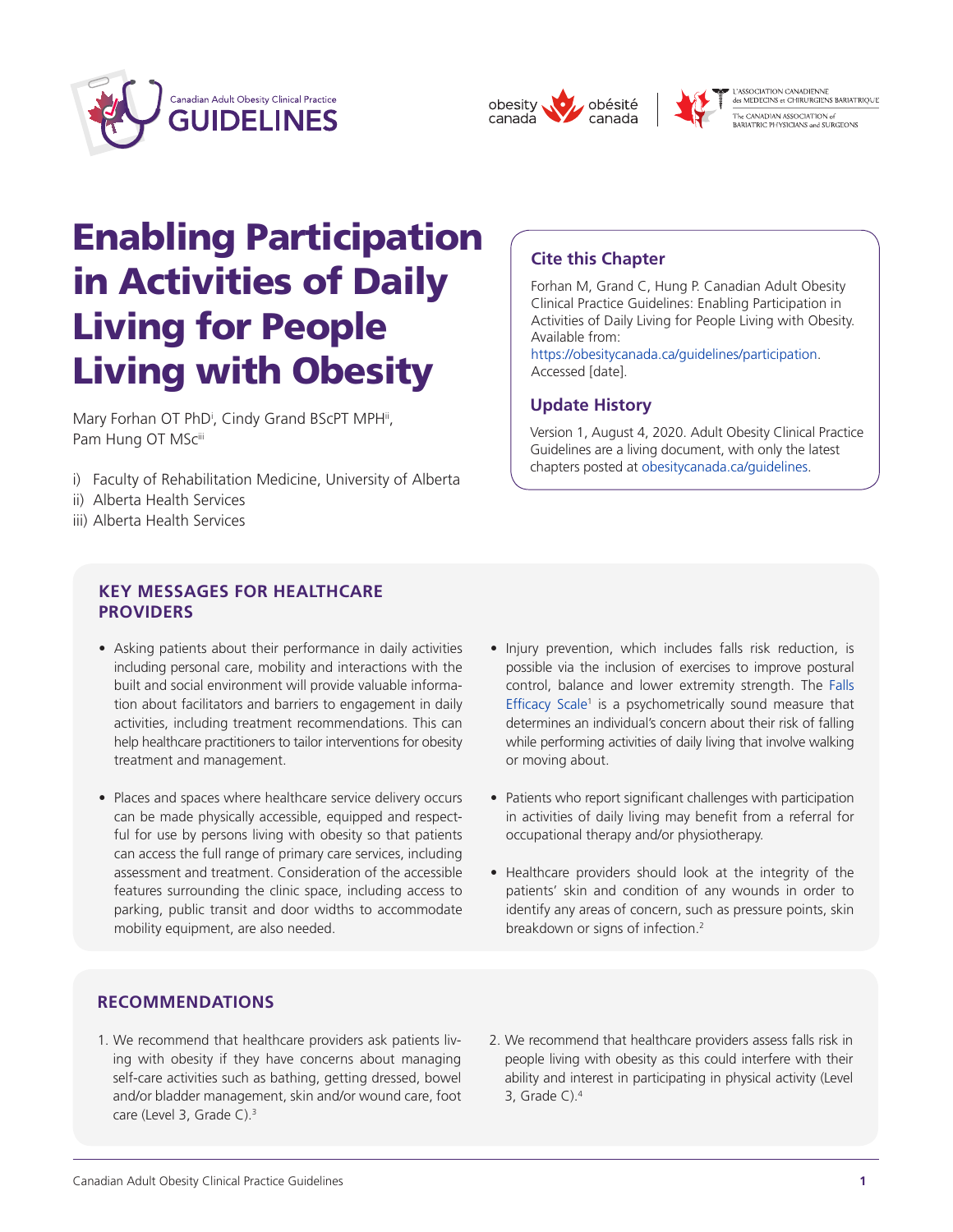## **KEY MESSAGES FOR PEOPLE LIVING WITH OBESITY**

- The restricted range of motion, balance and mobility that some individuals living with obesity experience can impact the ability to complete self-care activities, such as bathing, getting dressed, bowel and/or bladder management, skin and/or wound care and foot care. Issues in this area may require adaptation of self-care activities and/or the use of assistive devices, such as dressing aids, a long-handled reacher, long-handled sponges, bath benches, grab bars and mobility aids.<sup>3</sup>
- Some individuals living with obesity experience issues with mobility and are at risk for slips, trips and/or falls. This could interfere with the ability and interest in participating in physical activity. Be sure to let your healthcare practitioner know if you have had a fall or are fearful of falling as you go about your day to day activities.4
- Obesity is associated with an increased risk of skin issues that can result in redness, blisters, rashes and open wounds that are resistant to healing. Individuals with obesity should routinely monitor the integrity of their skin and condition of any wounds in order to identify any areas of concern, such as pressure points, skin breakdown or signs of infection. Particular attention should be paid to areas in skin folds.<sup>2</sup>
- Your healthcare practitioners' offices and clinical care spaces should be physically accessible and equipped so that all patients, including those living with obesity, can access the full range of primary care services, including assessment and treatment. Let your healthcare practitioner know if there are barriers that prevent you from fully participating in and accessing care. This includes access to parking or public transit, elevators, stairs, seating, doorways, washroom accessibility, etc. Advocate to have barriers addressed and spaces modified.

## **Introduction**

Patients in treatment for obesity frequently experience challenges participating in activities of daily living (ADL), which include the types of activities required for successful management and treatment of obesity, such as physical exercise and meal preparation. The ability to be able to take care of oneself (including bathing, dressing and accessing healthcare services) are also necessary to engage in treatment for obesity. This chapter provides an overview of the elements of body functions and structures, personal and environmental factors, using the best evidence available to illustrate how they influence participation in treatment and management of obesity. The purpose of this chapter is to provide primary healthcare teams recommendations that will help them to identify factors that their patients may need to have addressed in order for them to participate in the activities of daily living to promote health and wellbeing as well as to participate in obesity management activities. It is our intention that work in this area will continue and more evidence will be generated that contributes to improving participation in everyday activities that consider addressing the functional consequences of obesity and the environmental and social barriers that contribute to the disability experienced by some individuals in treatment for obesity.

## **Why consideration of ADL is important**

Obesity is a health condition that may be experienced as a disability as a result of restricted participation or activity limitations caused by factors in the built and social environments, personal factors or dysfunction of body functions and structures. Patients living with obesity are experts in knowing what it is like to navigate their day-to-day activities. However, unless the patient is specifically asked about managing ADL, healthcare practitioners are often unaware of the challenges experienced by people living with

obesity; therefore, they are not addressed and may be barriers to obesity management.

Being satisfied with the ability to participate in ADL is associated with health-related quality of life by reducing disability as well as supporting people living with obesity to manage at home and in their communities. Meeting these objectives will contribute to the overall health and wellbeing of individual patients by developing the ability and providing opportunities for participation in physical activity, meaningful productivity and social interactions.

Some challenges experienced by patients living with obesity will require services and supports available through multi-disciplinary teams, rehabilitation professionals and/or disability services, including financial support for assistive devices, home renovations and accessible parking.

## **What is the impact of obesity on performance of ADL?**

Obesity is associated with more time spent in self-care activities, indicating that patients may need more time to complete ADL, including bathing, getting dressed and moving from place to place. It has been reported that people with obesity spend almost triple the amount of time doing daily activities (dressing, bathing, attending medical appointments, meal preparation) than typically reported in the same age groups in persons without obesity, leaving less time for work, rest and leisure activities.3 Class II and Class III obesity is associated with increased odds of impairment in ADL (i.e., getting in/out of bed, dressing, bathing, eating).<sup>3,5</sup> Some people with obesity experience limitations in being able to reach areas of their body to perform activities related to personal hygiene.<sup>6</sup>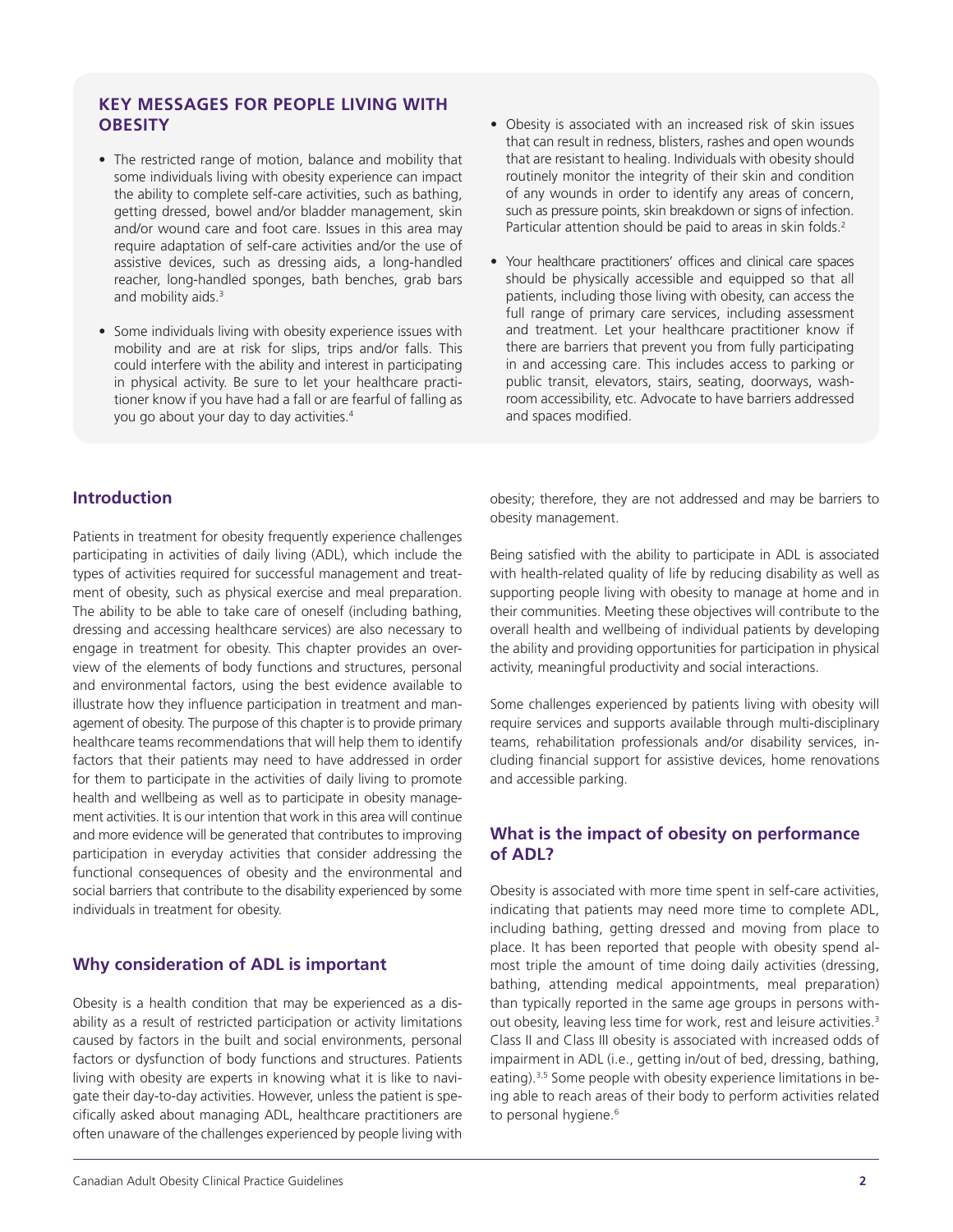## **Mobility impairment**

Body mass index (BMI) is not always an independent predictor of mobility impairment. Muscle strength, assessed using bilateral hand grip strength measures taken with a dynamometer, has been found to be the best predictor of mobility disability.<sup>7</sup> While not ideal, an alternative to measuring lower extremity and grip strength by dynamometer in primary care, is to ask a patient if they have difficulty climbing one flight of stairs or walking 400 metres on a flat surface in 15 minutes without sitting to rest.<sup>7-9</sup>

Although it may seem logical to assume that body shape or fat distribution (central vs. lower body) would have an impact on mobility, one study to date reports no association to lower extremity function or disability.<sup>10</sup>

## **Risk for falls**

The risk for slips, trips and falls increases in all classes of obesity, with an increased risk for injurious falls in adults who have Class II or Class III obesity.<sup>11-14</sup>

Healthcare professionals should assess for falls risk. The Falls [Efficacy](https://www.sralab.org/sites/default/files/2018-08/Falls-Efficacy-Scale.pdf) [Scale](https://www.sralab.org/sites/default/files/2018-08/Falls-Efficacy-Scale.pdf) (FES) is a psychometrically sound measure that determines an individual's concern about their risk of falling while performing ADL.<sup>1</sup> While the FES has primarily been used in populations of older adults, it can serve as a useful guide to ask practical questions and conduct a gross assessment of a patient's self-efficacy with regard to falls and fall prevention. For patients with Class III obesity who are in treatment for obesity and are losing weight, include balance training to enhance the improvement in trunk sway and balance maintenance.15

Class III obesity is associated with decreased balance in adults as measured by time of balance maintenance and postural sway at the trunk during one leg stance on a movable platform.15 Specific balance training incorporated into a three-week multi-disciplinary body weight reduction program significantly improved balance and reduced trunk sway more than body weight reduction alone.<sup>15</sup>

Falls risk may be improved with obesity management. Significant weight loss has been shown to improve postural stability in a small sample size of adult men and the improvement was directly related to the amount of weight lost (average weight lost 12.3 kg after a diet intervention and 71.3kg post-surgical intervention).<sup>16</sup>

## **Skin integrity**

People with obesity can be at higher risk for issues associated with skin integrity due to skin problems, moisture and friction in skin folds and difficulty with reaching to their skin. Specific skin issues include dryness, itchiness, broken skin, redness and rashes.<sup>2</sup> The most commonly reported body sites for skin problems are under the breasts, limbs, groin, abdomen and thighs, all of which are areas where there may be a greater chance of skin folds or skin-to-skin contact.<sup>1</sup> The most commonly reported risk factors for skin problems are:

- Hyperhidrosis (excessive sweating) and excess moisture in skin folds, which can contribute to intertrigo and heat rash.<sup>2</sup>
- Limited range of motion and the weight of skin folds, which can make it hard to clean all areas of the body and can contribute to the development of pressure injuries.<sup>6</sup>
- Malnutrition, which can impact skin healing.<sup>6</sup>
- Reaching areas of the body can be difficult for people with obesity.<sup>6</sup>

#### **Strategies for managing skin integrity in people with obesity**

- Keep skin clean and dry. This may require washing the skin and changing clothes multiple times per day to decrease moisture.<sup>6</sup>
- Use a soft cloth (cotton) for absorbing excess moisture, including in the skin folds, to help minimize skin irritation.<sup>6</sup>
- Dry skin with a fan or a blow dryer on the coolest setting.<sup>6</sup>

Healthcare practitioners should address skin care as part of routine care with patients with obesity. As with many clinical inquiries, this will need to be approached with care as patients with obesity may feel uncomfortable discussing skin problems because of fear or embarrassment.<sup>2</sup> Refer patient to skin and wound care experts if a skin issue is not improving or a wound is not healing.

## **Interventions for promoting independence with ADL**

Ask patients what time of day is best for them to attend appointments and work with patients to integrate activities related to obesity treatment into their daily routine, allowing adequate time. Encourage use of energy conservation strategies.

Energy management and balancing activities, including the use of assistive devices for self-care activities, pacing, planning, prioritizing, positioning for self-care, meal preparation and household tasks can help people to manage their daily activities through the day and week.<sup>3</sup> Examples include sitting for meal prep, using a bath seat or dressing aids, planning meals, re-organizing the meal preparation area to promote accessibility of cooking utensils and food and meal planning to manage energy needed for daily cooking. Using energy management strategies for some daily self-care activities can help to reserve energy for people to be able to do other daily activities, such as exercise, grocery shopping, attending medical appointments or social and leisure activities. Energy conservation strategies can also help patients manage their energy for behaviour changes to support obesity management, such as meal preparation and physical activity. Therefore, it is suggested that healthcare professionals consider energy conservation strategies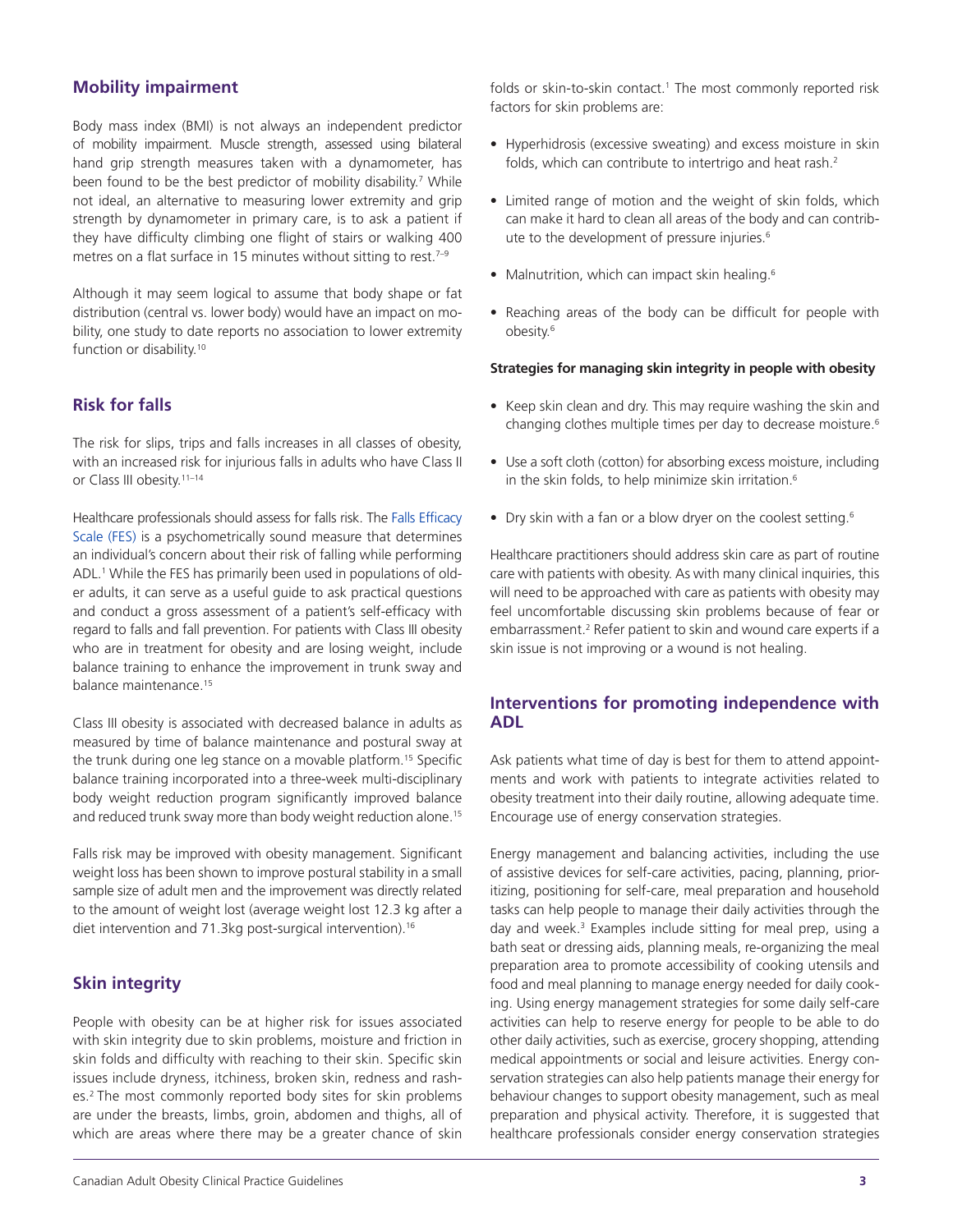when prescribing physical activity or therapeutic exercises as part of a treatment plan for obesity.

The use of assistive devices, such as a long-handled reacher, dressing sticks, shoe horns, sock aids, bath sponges and bath seats, address challenges with self-care associated with decreased range of motion and strength, and can reduce injuries associated with falls, strains and sprains.

## **Strategies to improve access and engagement in primary healthcare**

There are a number of recommendations and opinions available that suggest ways in which to make a healthcare environment, such as a primary care setting, accessible, comfortable and respectful for patients with body sizes and shapes associated with obesity. Suggestions to modify the built and social environments, along with making sure all medical supplies and equipment meet the needs of patients with obesity, are based on knowledge about how humans interact with places, spaces and objects in conjunction with patients' opinions about what would make clinical visits more effective and comfortable. Empirical research is not necessary to identify such strategies. Research into the effect of such interventions has not yet been published.

To this end, the following recommendations are made to promote access to places and spaces where primary care takes place. The checklist (Table 1) is intended to guide the assessment of a healthcare setting, such as a clinic space. To use this checklist, walk through your clinical space while considering the interactions your patient may have with the environment throughout their visit.

## **Gaps in our knowledge: Questions for future research**

There are significant gaps in knowledge about what it is like to live with obesity in the context of participating in day-to-day activities, including self-care, leisure and life roles. Even less is known about the effectiveness of interventions that target known barriers in the built and social environments, including weight bias among healthcare providers, employers and educators, and adaptations to spaces and places where people live, work and play. Much of the existing research involves small convenience samples and individual case studies. The development and evaluation of interventions that address key elements that contribute to participation in everyday life roles is needed; these should focus on body functions and structures, ADL, personal factors (including gender, age and sex)and environmental factors, including the built and social environments. A better understanding of the factors that influence function, performance and satisfaction in everyday living will enhance the ability of primary healthcare teams to personalize interventions using multi-dimensional and interprofessional perspectives.

## **Tips on when to refer a patient for occupational therapy**

Occupational therapists promote health and wellbeing for people with obesity by facilitating engagement in the occupations of everyday life. Consider referring your patient to an occupational therapist through a specialty clinic, home care, primary care, outpatient services or private practice (you can find an occupational therapist in Canada at [https://www.caot.ca/site/findot\).](https://www.caot.ca/site/findot)

Referrals for occupational therapy may be indicated for a person living with obesity who presents with any of the challenges listed in Table 2. The skills an occupational therapist will use are listed in each category. Use this guide to determine when you may consider referring a person with obesity to an occupational therapist.

## **Tips on when to refer a patient for physiotherapy**

Physiotherapists can help people living with obesity to manage functional challenges. Use this guide to determine when to consider referring your patient for physiotherapy. Physiotherapy may be accessed in a specialty clinic, home care, primary care, outpatient services and in private practice (you can find a physiotherapist at [https://physiocanhelp.ca/find-a-physiotherapist\).](https://physiocanhelp.ca/find-a-physiotherapist) Physiotherapy referral may be indicated for an individual with obesity presenting with any of the challenges listed in Table 3. Skills that a physiotherapist may employ are listed in each category.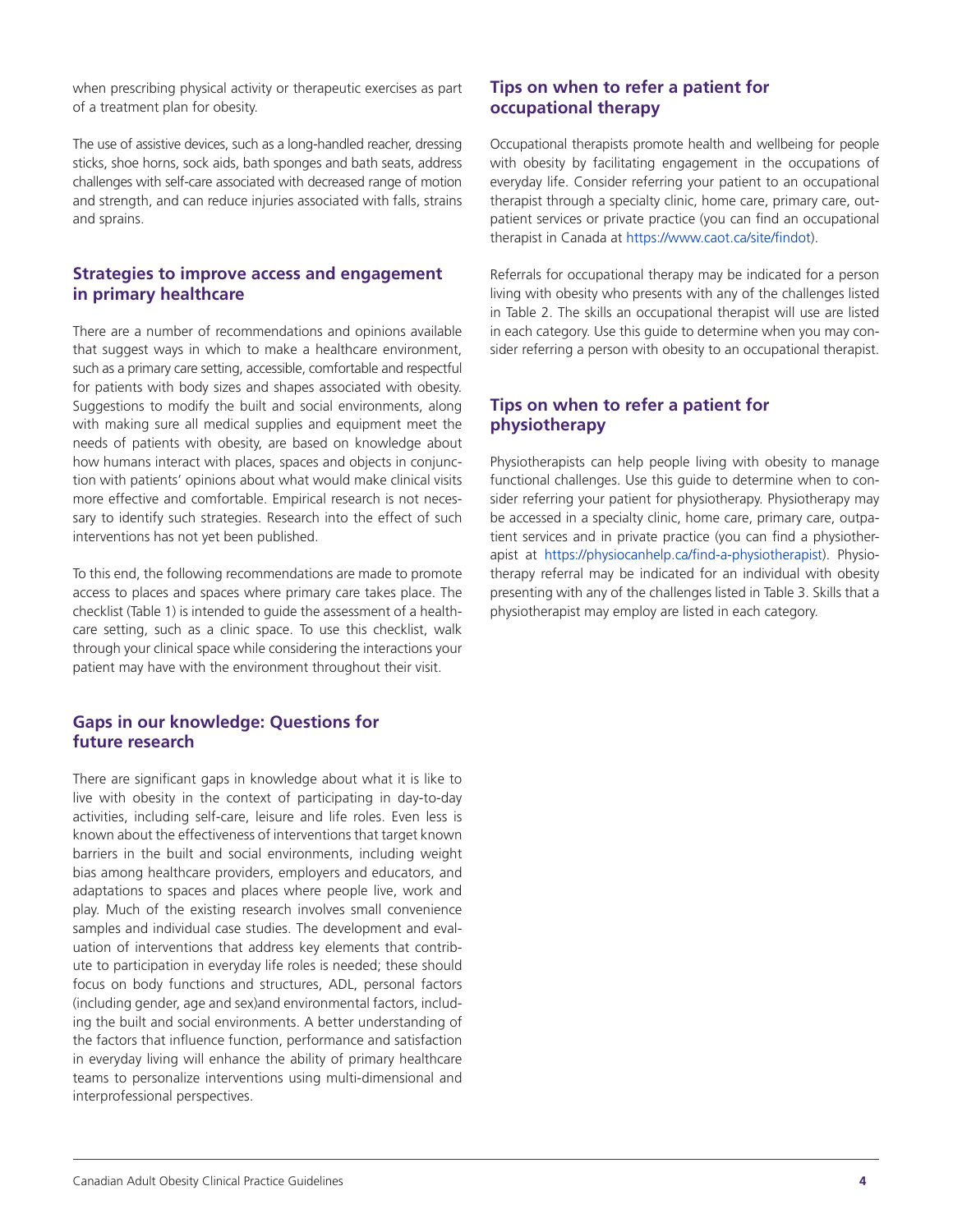## Table 1: Assessment of Clinical Space Checklist

| <b>Type of space</b>                                                                                                 | <b>Considerations</b>                                                                                                                                                                                                                                                                                                                                                                                                                                                                                                                                                                                                                                                                     |
|----------------------------------------------------------------------------------------------------------------------|-------------------------------------------------------------------------------------------------------------------------------------------------------------------------------------------------------------------------------------------------------------------------------------------------------------------------------------------------------------------------------------------------------------------------------------------------------------------------------------------------------------------------------------------------------------------------------------------------------------------------------------------------------------------------------------------|
| <b>Waiting Areas</b><br>Reading material, health promotion posters and artwork<br>Seating (chairs, stools and sofas) | ✔ Avoid images and content that could stigmatize, exclude and/or discriminate<br>against individuals with obesity<br>√ Adequate weight capacity (minimum 136 kg/300 lb)<br>$\checkmark$ Chairs with and without armrests<br>√ 15-20 cm spacing between chairs<br>✓ Chair width greater than 51 cm<br>✓ Chair seat depth greater than 46 cm<br>$\checkmark$ Firm cushions<br>✔ Seat height minimum 41 cm<br>√ Mix of chairs so that there is not a perceived section for people with obesity<br>that is separate from other seating                                                                                                                                                        |
| Washroom<br>Toilet<br>Specimen container                                                                             | ✔ Minimum weight capacity of 136 kg<br>✔ Floor mounted<br>✔ Ensure enough room surrounding toilet to allow for sitting or straddling of toilet<br>✔ Professionally installed, wall-mounted grab bars nearby to support getting on<br>and off the toilet<br>✔ Split (U-shaped) toilet seat<br>✔ Consider placement of toilet paper roll within reach (i.e., not behind toilet)<br>$\checkmark$ Urine specimen container with handle                                                                                                                                                                                                                                                        |
| <b>Examination rooms</b><br>Weigh scale<br>Exam table<br>Step stool                                                  | ✔ Minimum weight capacity of 227 kg (500 lbs)<br>✔ Wide standing surface<br>✔ Supportive handlebars on scale or professionally installed wall-mounted grab<br>bars close by<br>✔ Built-in ramp for wheelchair or individuals with mobility difficulties<br>✔ Seating and long-handled shoehorn nearby<br>✔ Located in an area that provides privacy<br>✔ Minimum weight capacity 227 kg<br>$\checkmark$ Firm cushioned surface<br>✔ Wide enough to support various body shapes<br>✔ Positioned close to structures such as wall-mounted grab bars<br>✔ Step stool (see below)<br>√ Minimum weight capacity 227 kg<br>$\checkmark$ Wide surface<br>✔ Equipped with supportive handlebar(s) |
| <b>Clinic equipment</b><br>Gowns<br>Blood pressure cuffs<br>Tape measure<br><b>Needles</b><br>Speculum<br>Phlebotomy | ✔ Have a range of large sizes available<br>✔ Large and extra-large cuffs readily available<br>✔ Appropriate length for waist and hip circumference measurement<br>✔ Available up to 304 cm long<br>✔ 5 cm safety needles available for intra-muscular injection<br>Large or extra-large speculum<br>✓<br>✔ Available with 17.8 cm blade<br>✔ Longer tourniquet up to 81 cm long                                                                                                                                                                                                                                                                                                           |

Adapted from *Equipment and Environment Checklist for Offices and Clinical Settings: Creating an inclusive environment for people with overweight and obesity* developed by the Alberta Health Services Provincial Bariatric Resource Team.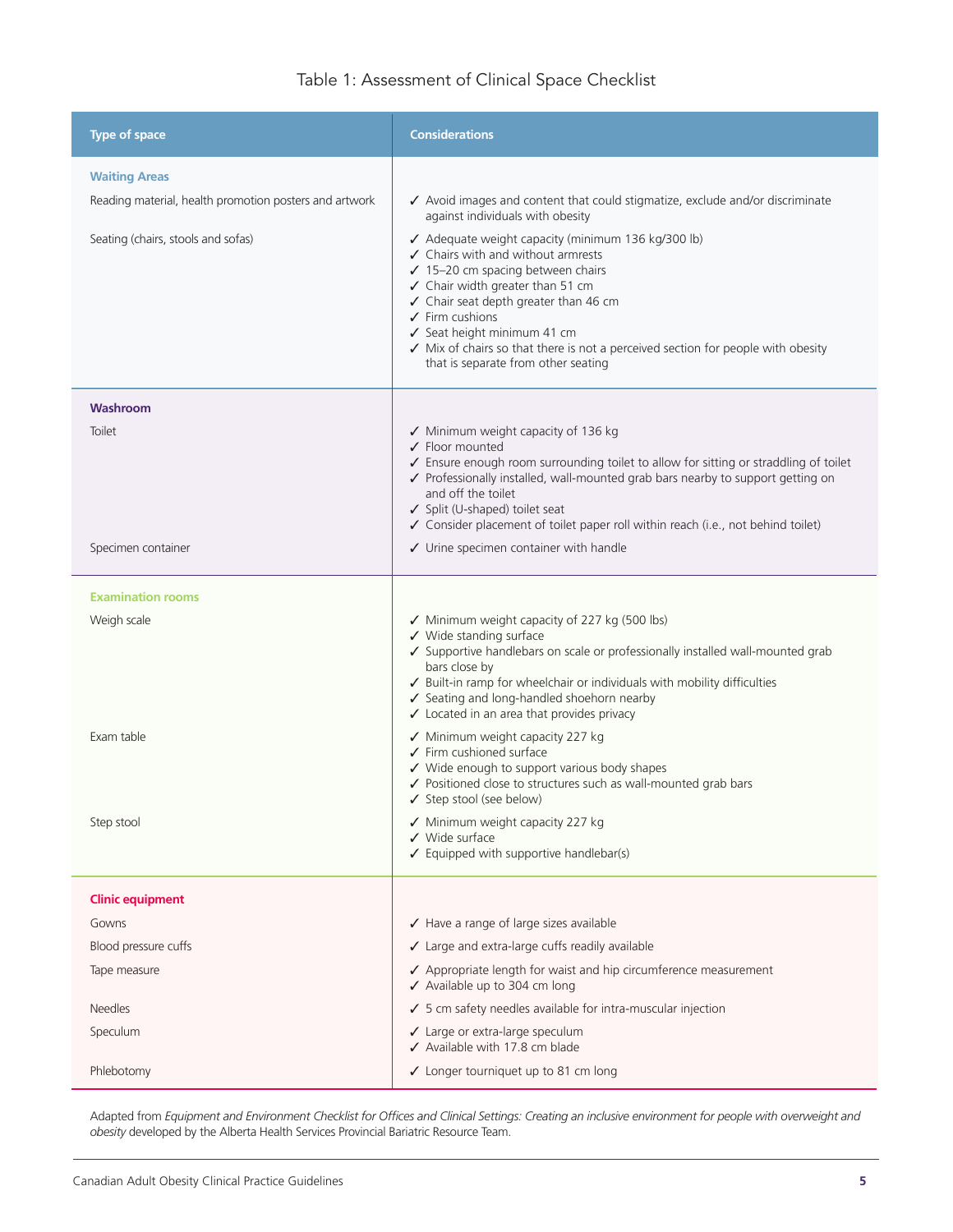## Table 2: When to Refer to an Occupational Therapist

| <b>Challenge category</b>                      | Types of interventions provided by an occupational therapist                                                                                                                                                                                                                                                                                                                                                                                    |
|------------------------------------------------|-------------------------------------------------------------------------------------------------------------------------------------------------------------------------------------------------------------------------------------------------------------------------------------------------------------------------------------------------------------------------------------------------------------------------------------------------|
| Obesity-related comorbidities that affect ADLs | • Educate clients on self-management of associated conditions (e.g., cardiovascular<br>disease, diabetic neuropathy, dysphagia, osteoarthritis, obstructive sleep apnea,<br>skin conditions, lymphedema).                                                                                                                                                                                                                                       |
| Mental health                                  | • Apply psychosocial interventions to address the functional impact of mental<br>health disorders on emotions, thoughts and behaviours.<br>Support positive body image.<br>$\bullet$<br>• Facilitate social engagement through enhancing social skills or participating in<br>leisure activities.<br>Enable clients to optimize time use through developing routines.<br>$\bullet$                                                              |
| Energy management                              | • Coach clients on how to increase energy expenditure or how to manage limited<br>energy (e.g., self-care, leisure, shopping, work).<br>• Promote energy management for physical activity.                                                                                                                                                                                                                                                      |
| Education and skill building                   | Collaborate with and coach clients to build skills in the areas of:<br>Meal planning and food preparation;<br>$\bullet$<br>Occupational and life balance;<br>$\bullet$<br>Occupational engagement;<br>$\bullet$<br>Pain management;<br>$\bullet$<br>Physical activity;<br>$\bullet$<br>Skin care management;<br>$\bullet$<br>Sleep hygiene and positioning;<br>$\bullet$<br>Stress management; and<br>$\bullet$<br>Time management<br>$\bullet$ |
| Environment                                    | Identify and address home accessibility barriers.<br>$\bullet$<br>Identify and address barriers to accessing community resources.<br>$\bullet$<br>• Adapt the task or environment to facilitate occupational engagement (e.g.,<br>positioning, assistive devices, space organization).                                                                                                                                                          |
| Equipment                                      | • Assess for and recommend assistive devices (e.g. self-care aids, mobility aids,<br>abdominal supports)<br>Provide education on appropriate footwear or need for orthotics.<br>$\bullet$                                                                                                                                                                                                                                                       |
| Consultation and advocacy                      | Consult with and coordinate referrals to other healthcare providers or specialists.<br>$\bullet$<br>• Advocate for support funding and purchase of assistive devices, participation in<br>community programs, access to community resources.                                                                                                                                                                                                    |

Adapted from *Helping Adults with Obesity with Functional Challenges: Tips on Referring to Occupational Therapy* developed by the Alberta Health Services Provincial Bariatric Resource Team.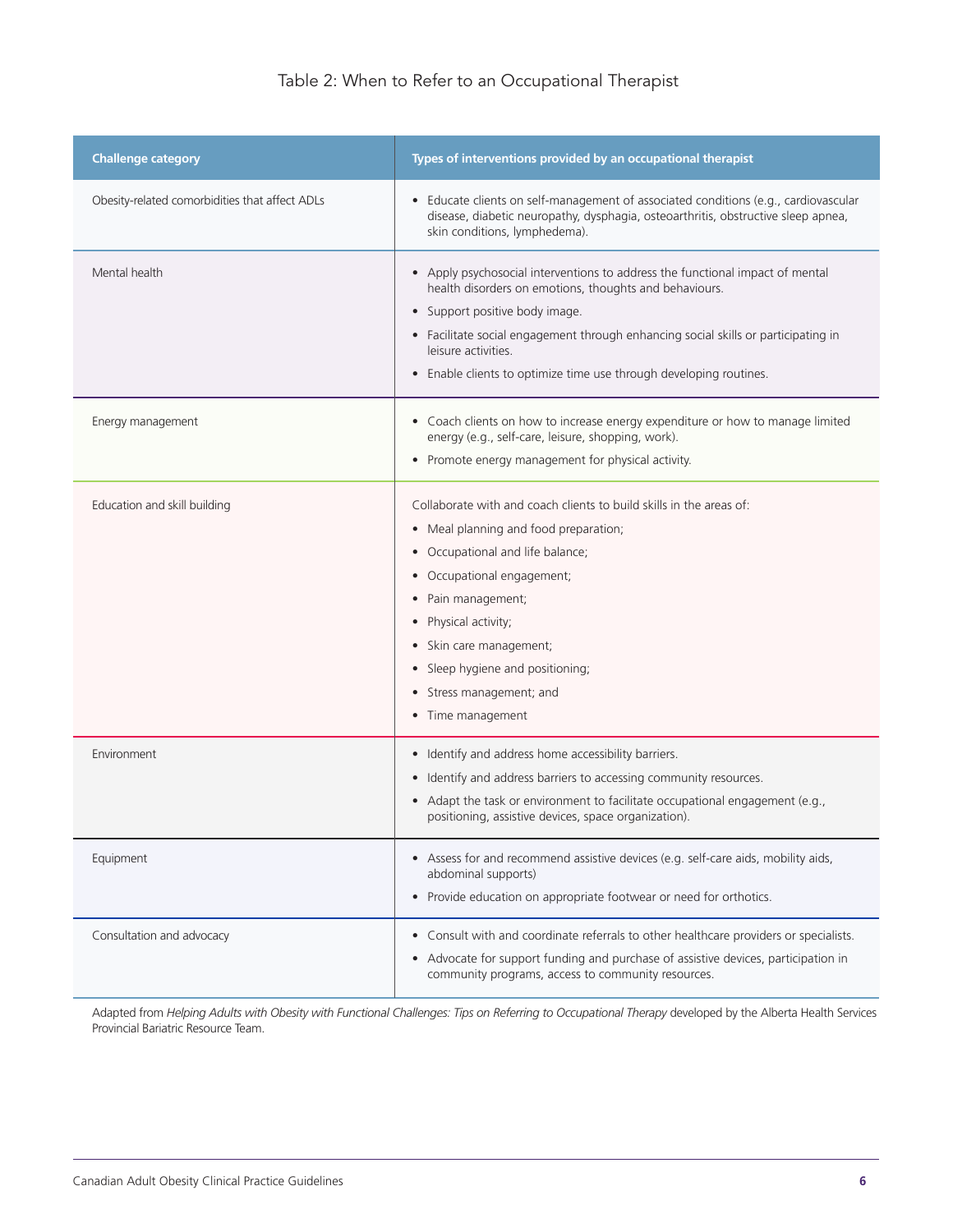| <b>Challenge category</b>                                | Types of interventions provided by a physiotherapist                                                                                                                                                                                                                                                                                                                                                                                                                                                                                                                                                                                                                   |
|----------------------------------------------------------|------------------------------------------------------------------------------------------------------------------------------------------------------------------------------------------------------------------------------------------------------------------------------------------------------------------------------------------------------------------------------------------------------------------------------------------------------------------------------------------------------------------------------------------------------------------------------------------------------------------------------------------------------------------------|
| Challenges with movement, pain or daily function         | • Assess, diagnose and manage musculoskeletal issues (e.g., pain, injury, limitations<br>in range of motion, endurance, strength).<br>• Analyze and manage problems with functional mobility (e.g., walking, moving in<br>bed, getting out of a chair, reaching).<br>Assess physical ability to participate in physical activity or exercise.<br>$\bullet$<br>Address functional issues following significant changes in body weight (e.g., loss<br>$\bullet$<br>of muscle mass).<br>Assess balance and address falls risk.<br>$\bullet$<br>• Prevent further or future health issues (e.g., assess efficiency of movement, mobility<br>to minimize stress on joints). |
| Obesity-related comorbidities that affect daily function | Manage and educate on associated conditions (e.g., osteoarthritis, diabetic neuropathy,<br>$\bullet$<br>urinary incontinence*, lymphoedema*).<br>*Indicates requires specialized training.                                                                                                                                                                                                                                                                                                                                                                                                                                                                             |
| Energy management                                        | Provide education on maximizing limited energy for activities of daily living.<br>$\bullet$<br>Promote managing energy for activities of daily living, physical activity or exercise.<br>$\bullet$<br>Evaluate recent changes in functional capacity or daily abilities related to energy<br>$\bullet$<br>management.                                                                                                                                                                                                                                                                                                                                                  |
| Posture and positioning issues                           | Assess posture and provide posture education/correction/exercises.<br>$\bullet$<br>Evaluate concerns with positioning (e.g., pain, sleep apnea).<br>$\bullet$                                                                                                                                                                                                                                                                                                                                                                                                                                                                                                          |
| Activity counselling needs                               | • Counsel on functional mobility limitations and activity barriers, beliefs around<br>activity and root cause(s) of inactivity.<br>• Address fear regarding movement and being active (e.g., pain with movement or<br>fear of falling).<br>• Prescribe therapeutic exercise and physical activity.<br>Provide education on health benefits of activity and risk associated with sedentary<br>$\bullet$<br>behaviour.                                                                                                                                                                                                                                                   |
| Equipment issues                                         | • Provide education about equipment at home and/or correct use of home equipment.<br>• Assess and analyze gait and footwear and educate on appropriate footwear or<br>need for orthotic assessment.<br>• Assess need for and prescribe assistive devices (e.g., mobility aids, abdominal<br>support).                                                                                                                                                                                                                                                                                                                                                                  |
| Access to community resources                            | Consult with and determine need to refer to other healthcare providers or specialists<br>$\bullet$<br>to address physical and functional concerns.<br>Identify physical home environment concerns.<br>$\bullet$<br>Identify physical barriers to accessing community resources (e.g., accessibility of<br>$\bullet$<br>equipment, finding appropriate facility or programming).                                                                                                                                                                                                                                                                                        |

Adapted from *Helping Adults with Obesity Who Have Functional Concerns: Tips on Identifying when Physiotherapy Can Help* developed by the Alberta Health Services Provincial Bariatric Resource Team.